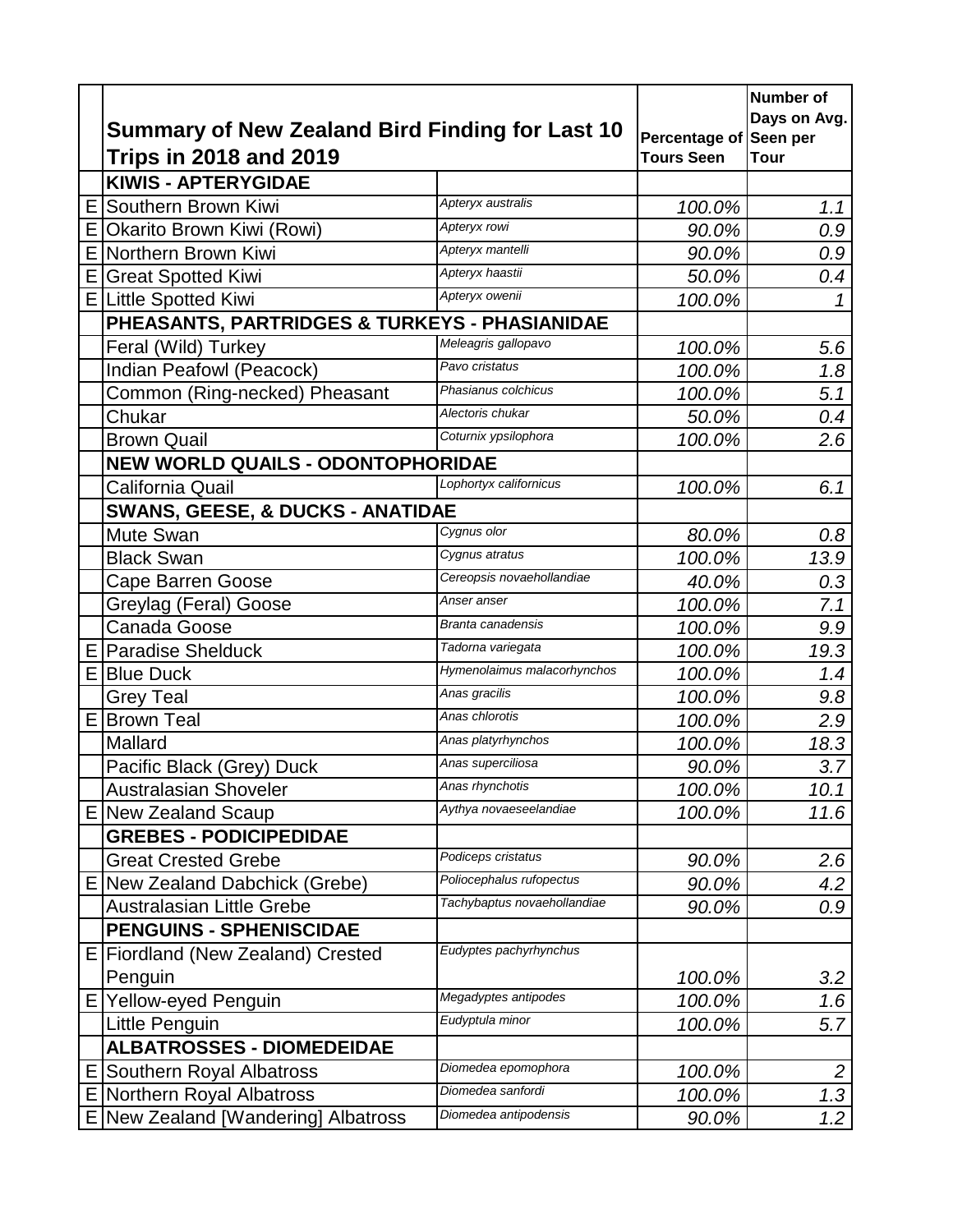|   |                                                         |                            |                                             | Number of    |
|---|---------------------------------------------------------|----------------------------|---------------------------------------------|--------------|
|   | Summary of New Zealand Bird Finding for Last 10         |                            |                                             | Days on Avg. |
|   | <b>Trips in 2018 and 2019</b>                           |                            | Percentage of Seen per<br><b>Tours Seen</b> | <b>Tour</b>  |
| E | Campbell Albatross                                      | Thalassarche impavida      | 40.0%                                       | 0.4          |
|   | <b>Black-browed Albatross</b>                           | Thalassarche melanophris   | 60.0%                                       | 0.6          |
| E | <b>White-capped Albatross</b>                           | Thalassarche steadi        | 100.0%                                      | 5.8          |
| Е | <b>Salvin's Albatross</b>                               | Thalassarche salvini       | 90.0%                                       | 2.8          |
|   | <b>E Buller's Albatross</b>                             | Thalassarche bulleri       | 40.0%                                       | 0.7          |
|   | FULMARS, PETRELS, PRIONS & SHEARWATERS - PROCELLARIIDAE |                            |                                             |              |
|   | <b>Southern Giant Petrel</b>                            | Macronectes giganteus      | 60.0%                                       | 0.7          |
|   | <b>Northern Giant Petrel</b>                            | Macronectes halli          | 100.0%                                      | 5.2          |
|   | Cape Petrel (Pigeon)                                    | Daption capense            | 100.0%                                      | 2.8          |
| E | <b>Grey-faced Petrel</b>                                | Pterodroma gouldi          | 70.0%                                       | 1.1          |
| E | <b>Mottled Petrel</b>                                   | Pterodroma inexpectata     | 80.0%                                       | $\mathcal I$ |
| Е | <b>Cook's Petrel</b>                                    | Pterodroma cookii          | 90.0%                                       | 2.8          |
| Е | <b>Pycroft's Petrel</b>                                 | Pterodroma pycrofti        | 60.0%                                       | 0.6          |
|   | <b>Broad-billed Prion</b>                               | Pachyptila vittata         | 50.0%                                       | 0.4          |
|   | <b>Fairy Prion</b>                                      | Pachyptila turtur          | 90.0%                                       | 3.6          |
|   | <b>White-chinned Petrel</b>                             | Procellaria aequinoctialis | 100.0%                                      | 2.3          |
| E | <b>Westland Petrel</b>                                  | Procellaria westlandica    | 100.0%                                      | 2.3          |
| Ε | <b>Black (Parkinson's) Petrel</b>                       | Procellaria parkinsoni     | 100.0%                                      | 1.4          |
| Е | <b>Buller's Shearwater</b>                              | Puffinus bulleri           | 100.0%                                      | 2.8          |
|   | <b>Flesh-footed Shearwater</b>                          | Puffinus carneipes         | 100.0%                                      | 2.9          |
|   | <b>Sooty Shearwater</b>                                 | Puffinus griseus           | 90.0%                                       | 4.1          |
|   | <b>Short-tailed Shearwater</b>                          | Puffinus tenuirostris      | 80.0%                                       | 0.9          |
| Ε | <b>Fluttering Shearwater</b>                            | Puffinus gavia             | 100.0%                                      | 4.8          |
|   | <b>E</b> Hutton's Shearwater                            | Puffinus huttoni           | 90.0%                                       | 2.2          |
|   | <b>Little Shearwater</b>                                | Puffinus assimilis         | 70.0%                                       | 0.9          |
|   | <b>STORM-PETRELS - OCEANITIDAE</b>                      |                            |                                             |              |
|   | Grey-backed Storm Petrel                                | Garrodia nereis            | 70.0%                                       | 0.7          |
|   | <b>White-faced Storm Petrel</b>                         | Pelagodroma marina         | 100.0%                                      | 2.3          |
| Е | New Zealand Storm Petrel                                | Fregetta maoriana          | 100.0%                                      | 1.2          |
|   | DIVING-PETRELS - PROCELLARIIDAE                         |                            |                                             |              |
|   | <b>Common Diving Petrel</b>                             | Pelecanoides urinatrix     | 100.0%                                      | 4.2          |
|   | <b>GANNETS &amp; BOOBIES - SULIDAE</b>                  |                            |                                             |              |
|   | <b>Australasian Gannet</b>                              | Morus serrator             | 100.0%                                      | 9.7          |
|   | <b>SHAGS &amp; CORMORANTS - PHALACROCORACIDAE</b>       |                            |                                             |              |
|   | <b>Little Pied Cormorant</b>                            | Phalacrocorax melanoleucos | 100.0%                                      | 16.1         |
|   | Great Cormorant                                         | Phalacrocorax carbo        | 90.0%                                       | 10.7         |
|   | <b>Pied Cormorant (Shag)</b>                            | Phalacrocorax varius       | 90.0%                                       | 11.8         |
|   | Little Black Cormorant (Shag)                           | Phalacrocorax sulcirostris | 90.0%                                       | 2.6          |
|   | E New Zealand King Shag (Rough-faced                    | Leucocarbo carunculatus    |                                             |              |
|   | Cormorant)                                              |                            | 100.0%                                      | 1.4          |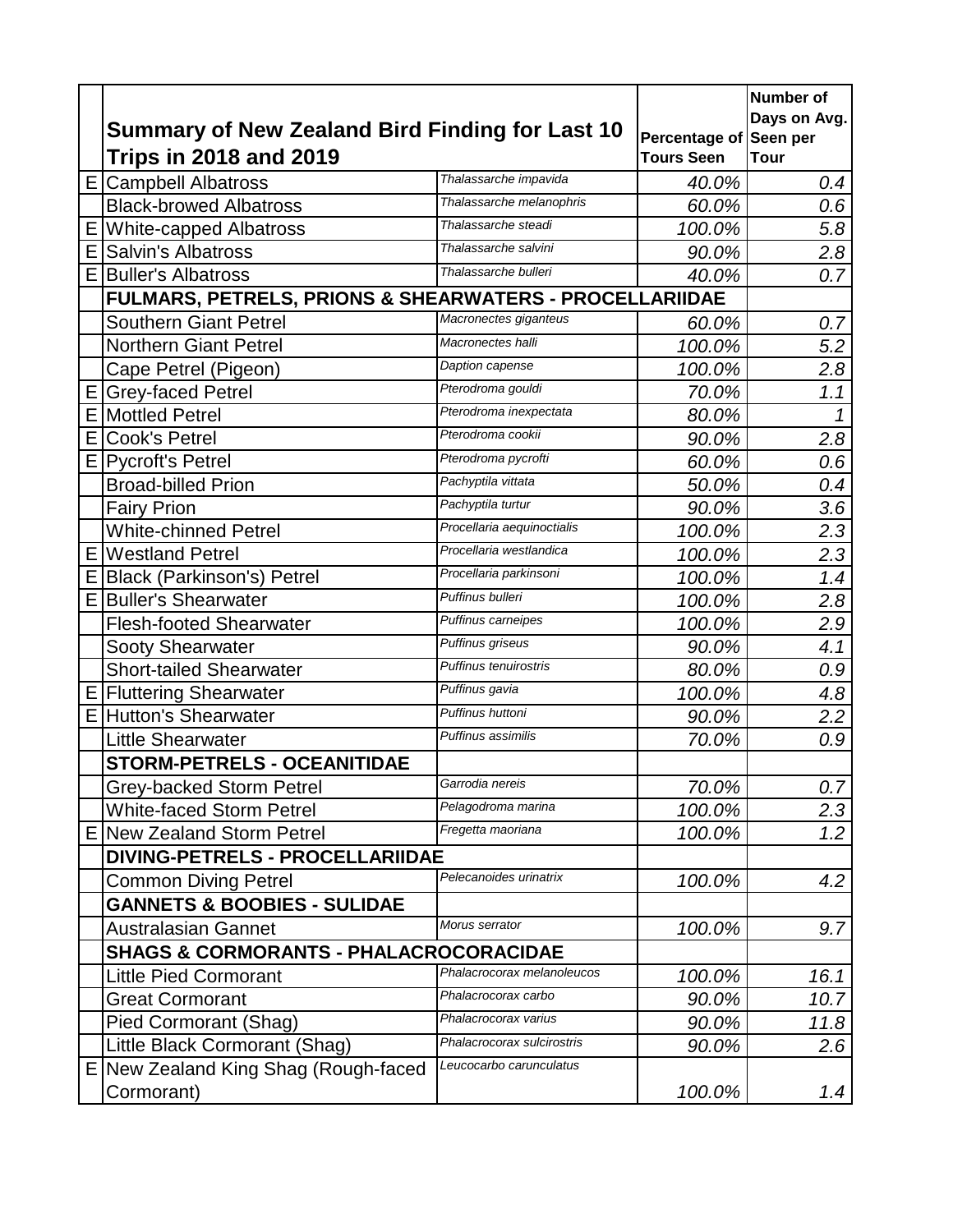|    |                                                        |                           |                        | Number of        |
|----|--------------------------------------------------------|---------------------------|------------------------|------------------|
|    | <b>Summary of New Zealand Bird Finding for Last 10</b> |                           | Percentage of Seen per | Days on Avg.     |
|    | <b>Trips in 2018 and 2019</b>                          |                           | <b>Tours Seen</b>      | <b>Tour</b>      |
| E  | <b>Otago Shag</b>                                      | Leucocarbo chalconotus    | 100.0%                 | 1.4              |
| E  | <b>Foveaux Shag</b>                                    | Leucocarbo stewarti       | 90.0%                  | 2.7              |
| Е  | <b>Spotted Shag</b>                                    | Stictocarbo punctatus     | 100.0%                 | 6                |
|    | HERONS, EGRETS, & BITTERNS - ARDEIDAE                  |                           |                        |                  |
|    | <b>Great Egret (White Heron)</b>                       | Ardea alba                | 100.0%                 | $\mathcal I$     |
|    | <b>Cattle Egret</b>                                    | Ardea ibis                | 60.0%                  | $\overline{0.7}$ |
|    | <b>White-faced Heron</b>                               | Egretta novaehollandiae   | 100.0%                 | 18.3             |
|    | Eastern Reef Egret (Heron)                             | Egretta sacra             | 90.0%                  | 1.1              |
|    | <b>Australasian Bittern</b>                            | Botaurus poiciloptilus    | 80.0%                  | 1.1              |
|    | SPOONBILLS & IBISES - THRESKIORNITHIDAE                |                           |                        |                  |
|    | Royal Spoonbill                                        | Platalea regia            | 100.0%                 | 9.6              |
|    | HAWKS, EAGLES, KITES & HARRIERS - ACCIPTRIDAE          |                           |                        |                  |
|    | Swamp (Australasian) Harrier                           | Circus approximans        | 100.0%                 | 19.7             |
|    | <b>FALCONS - FALCONIDAE</b>                            |                           |                        |                  |
| ΕI | <b>New Zealand Falcon</b>                              | Falco novaeseelandiae     | 100.0%                 | 2.8              |
|    | <b>RAILS - RALLIDAE</b>                                |                           |                        |                  |
|    | Banded (Buff-Banded) Rail                              | Gallirallus philippensis  | 100.0%                 | 2.1              |
|    | E Weka                                                 | Gallirallus australis     | 100.0%                 | 4.3              |
|    | <b>Spotless Crake</b>                                  | Porzana tabuensis         | 90.0%                  | 1.1              |
|    | Baillon's (Marsh) Crake                                | Porzana pusilla           | 50.0%                  | 0.4              |
|    | Pukeko (Purple Swamphen)                               | Porphyrio melanotus       | 100.0%                 | 18.1             |
| ΕI | <b>South Island Takahe</b>                             | Porphyrio hochstetteri    | 100.0%                 | 2.2              |
|    | <b>Eurasian Coot</b>                                   | Fulica atra               | 100.0%                 | 5.4              |
|    | SNIPES, SANDPIPERS, PHALAROPES & ALLIES - SCOLOPACIDAE |                           |                        |                  |
|    | <b>Red Knot</b>                                        | Calidris canutus          | 100.0%                 | 4.3              |
|    | <b>Curlew Sandpiper</b>                                | Calidris ferruginea       | 80.0%                  | 1.2              |
|    | <b>Sharp-tailed Sandpiper</b>                          | Calidris acuminata        | 100.0%                 | 1.6              |
|    | <b>Pectoral Sandpiper</b>                              | Calidris melanotos        | 50.0%                  | 0.4              |
|    | <b>Red-necked Stint</b>                                | Calidris ruficollis       | 70.0%                  |                  |
|    | <b>Bar-tailed Godwit</b>                               | Limosa lapponica          | 100.0%                 | 8.8              |
|    | <b>Ruddy Turnstone</b>                                 | Arenaria interpres        | 90.0%                  | 3.3              |
|    | OYSTERCATCHERS - HAEMATOPODIDAE                        |                           |                        |                  |
| Ε  | Variable Oystercatcher                                 | Haematopus unicolor       | 100.0%                 | 16.7             |
| Е  | South Island Pied Oystercatcher                        | Haematopus finschi        | 100.0%                 | 11.6             |
|    | <b>AVOCETS &amp; STILTS - RECURVIROSTRIDAE</b>         |                           |                        |                  |
|    | Pied (Black-winged) Stilt                              | Himantopus himantopus     | 100.0%                 | 15               |
| E. | <b>Black Stilt</b>                                     | Himantopus novaezelandiae | 90.0%                  | 1.3              |
|    | PLOVERS, DOTTERELS & LAPWINGS - CHARADRIIDAE           |                           |                        |                  |
|    | <b>Pacific Golden Plover</b>                           | Pluvialis fulva           | 90.0%                  | 2.3              |
|    | E   New Zealand Dotterel (Red-breasted                 | Charadrius obscurus       |                        |                  |
|    | Plover)                                                |                           | 100.0%                 | 4.4              |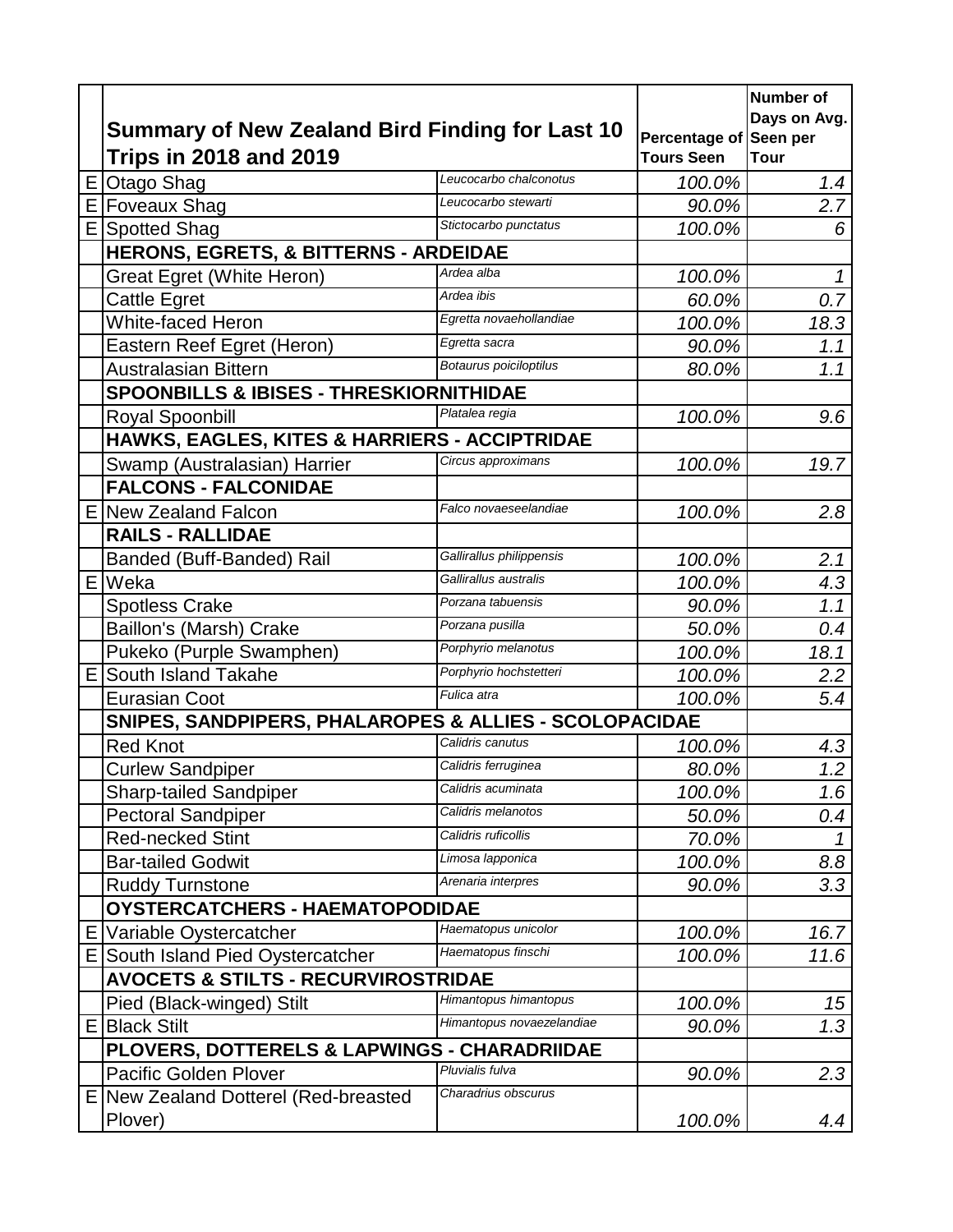|    |                                                                                         |                             |                                             | <b>Number of</b><br>Days on Avg. |
|----|-----------------------------------------------------------------------------------------|-----------------------------|---------------------------------------------|----------------------------------|
|    | <b>Summary of New Zealand Bird Finding for Last 10</b><br><b>Trips in 2018 and 2019</b> |                             | Percentage of Seen per<br><b>Tours Seen</b> | <b>Tour</b>                      |
| E. | <b>Banded Dotterel (Double-banded</b>                                                   | Charadrius bicinctus        |                                             |                                  |
|    | Plover)                                                                                 |                             | 100.0%                                      | 6.3                              |
|    | E Wrybill                                                                               | Anarhynchus frontalis       | 100.0%                                      | 3.6                              |
|    | <b>Black-fronted Dotterel</b>                                                           | Elseyornis melanops         | 100.0%                                      | 1.8                              |
|    | Masked Lapwing (Spur-winged Plover)                                                     | Vanellus miles              | 100.0%                                      | 18.6                             |
|    | <b>SKUAS &amp; JAEGERS - STERCORARIIDAE</b>                                             |                             |                                             |                                  |
|    | Southern (Brown) Skua                                                                   | Catharacta antarctica       | 100.0%                                      | 1.8                              |
|    | Parasitic Jaeger (Arctic Skua)                                                          | Stercorarius parasiticus    | 90.0%                                       | 2.4                              |
|    | <b>GULLS - LARIDAE</b>                                                                  |                             |                                             |                                  |
|    | Kelp (Black-backed) Gull                                                                | Larus dominicanus           | 100.0%                                      | 20.8                             |
|    | E Red-billed Gull                                                                       | Larus scopulinus            | 100.0%                                      | 19.1                             |
| ΕI | <b>Black-billed Gull</b>                                                                | Larus bulleri               | 100.0%                                      | 12.6                             |
|    | <b>TERNS - STERNIDAE</b>                                                                |                             |                                             |                                  |
|    | Grey Ternlet (Blue Noddy)                                                               | Procelsterna cerulea        | 30.0%                                       | 0.2                              |
|    | <b>Little Tern</b>                                                                      | Sternula albifrons          | 20.0%                                       | 0.1                              |
|    | <b>Fairy Tern</b>                                                                       | Sternula nereis             | 90.0%                                       | 1.2                              |
|    | Caspian Tern                                                                            | Hydroprogne caspia          | 100.0%                                      | 9.2                              |
| EI | <b>Black-fronted Tern</b>                                                               | Chlidonias albostriatus     | 100.0%                                      | 5.6                              |
|    | <b>White-fronted Tern</b>                                                               | Sterna striata              | 100.0%                                      | 13.9                             |
|    | <b>PIGEONS &amp; DOVES - COLUMBIDAE</b>                                                 |                             |                                             |                                  |
|    | Rock (Feral) Pigeon                                                                     | Columba livia               | 90.0%                                       | 14.6                             |
|    | <b>Barbary (African Collared) Dove</b>                                                  | Streptopelia risoria        | 90.0%                                       | 4                                |
|    | <b>Spotted Dove</b>                                                                     | Streptopelia chinensis      | 100.0%                                      | 4.9                              |
|    | E New Zealand Pigeon                                                                    | Hemiphaga novaeseelandiae   | 100.0%                                      | 13                               |
|    | <b>NEW ZEALAND PARROTS - STRIGOPOIDEA</b>                                               |                             |                                             |                                  |
|    | <b>E</b> New Zealand Kaka                                                               | <b>Nestor meridionalis</b>  | 100.0%                                      | $\overline{7}$                   |
|    | E Kea                                                                                   | Nestor notabilis            | 100.0%                                      | 2.7                              |
|    | <b>COCKATOOS - CACATUOIDEA</b>                                                          |                             |                                             |                                  |
|    | <b>Sulphur-crested Cockatoo</b>                                                         | Cacatua galerita            | 40.0%                                       | 0.3                              |
|    | <b>TRUE PARROTS - PSITTACOIDEA</b>                                                      |                             |                                             |                                  |
|    | Eastern Rosella                                                                         | Platycercus eximius         | 100.0%                                      | 4.7                              |
|    | <b>Red-crowned Parakeet</b>                                                             | Cyanoramphus novaezelandiae | 100.0%                                      | 4.1                              |
| Е  | <b>Yellow-crowned Parakeet</b>                                                          | Cyanoramphus auriceps       | 100.0%                                      | 2.6                              |
| E. | <b>Orange-fronted Parakeet</b>                                                          | Cyanoramphus malherbi       | 90.0%                                       | 0.9                              |
|    | <b>CUCKOOS- CUCULIDAE</b>                                                               |                             |                                             |                                  |
|    | <b>Shining Bronze Cuckoo</b>                                                            | Chalcites lucidus           | 80.0%                                       | 1.8                              |
| E  | Long-tailed Cuckoo (Koel)                                                               | Eudynamys taitensis         | 90.0%                                       | 1.4                              |
|    | <b>TYPICAL OWLS - STRIGIDAE</b>                                                         |                             |                                             |                                  |
|    | Morepork                                                                                | Ninox novaeseelandiae       | 100.0%                                      | 3.6                              |
|    | <b>Little Owl</b>                                                                       | Athene noctua               | 100.0%                                      | 1.1                              |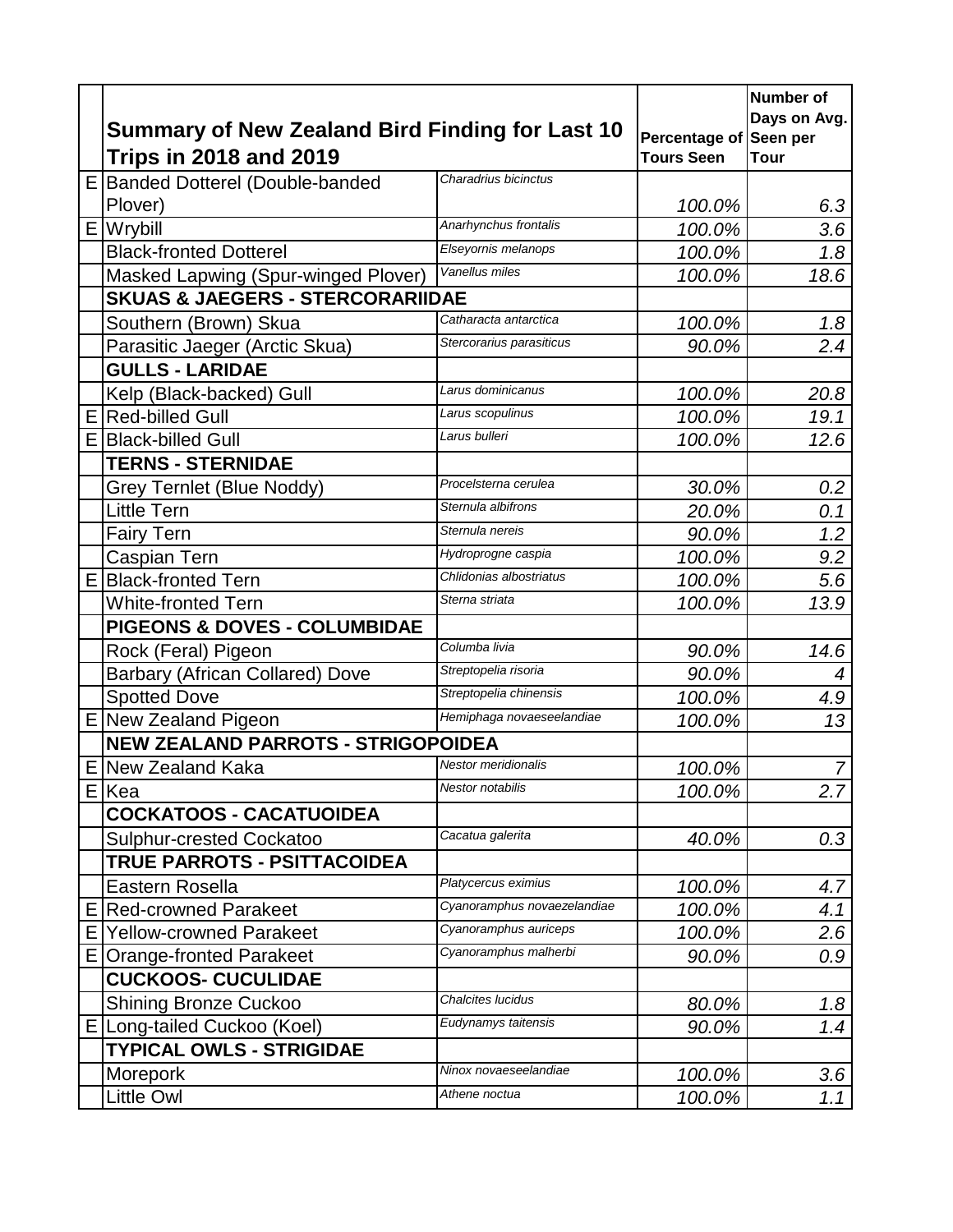|    |                                                    |                               |                        | Number of        |
|----|----------------------------------------------------|-------------------------------|------------------------|------------------|
|    | Summary of New Zealand Bird Finding for Last 10    |                               | Percentage of Seen per | Days on Avg.     |
|    | <b>Trips in 2018 and 2019</b>                      | <b>Tours Seen</b>             | <b>Tour</b>            |                  |
|    | TREE KINGFISHERS - HALCYONIDAE                     |                               |                        |                  |
|    | Laughing Kookaburra                                | Dacelo novaeguineae           | 50.0%                  | 0.7              |
|    | Sacred Kingfisher                                  | Todiramphus sanctus           | 100.0%                 | 11.4             |
|    | NEW ZEALAND WRENS - ACANTHISITTIDAE                |                               |                        |                  |
|    | <b>E</b> Rifleman                                  | Acanthisitta chloris          | 100.0%                 | 4.9              |
| ΕI | Rock (South Island) wren                           | Xenicus gilviventris          | 60.0%                  | 0.6              |
|    | NEW ZEALAND WATTLEBIRDS - CALLAEIDAE               |                               |                        |                  |
| E. | North Island Kokako                                | Callaeas wilsoni              | 100.0%                 | 1.9              |
|    | <b>E North Island Saddleback</b>                   | Philesturnus rufusater        | 100.0%                 | 3                |
| E. | South Island Saddleback                            | Philesturnus carunculatus     | 100.0%                 | $\overline{1.3}$ |
|    | <b>STITCHBIRD - NOTIOMYSTIDAE</b>                  |                               |                        |                  |
|    | E Stitchbird (Hihi)                                | Notiomystis cincta            | 100.0%                 | $\overline{2}$   |
|    | <b>GERYGONES - ACANTHIZIDAE</b>                    |                               |                        |                  |
| E. | Grey Gerygone (Warbler)                            | Gerygone igata                | 90.0%                  | 11               |
|    | <b>HONEYEATERS - MELIPHAGIDAE</b>                  |                               |                        |                  |
|    | E New Zealand Bellbird                             | Anthornis melanura            | 100.0%                 | 12.4             |
| E. | Tui                                                | Prosthemadera novaeseelandiae | 100.0%                 | 16.1             |
|    | <b>NEW ZEALAND CREEPERS - MOHOUIDAE</b>            |                               |                        |                  |
| Ε  | Whitehead                                          | Mohoua albicilla              | 100.0%                 | 4.8              |
|    | E Yellowhead                                       | Mohoua ochrocephala           | 100.0%                 | $\overline{2}$   |
| E. | <b>Brown Creeper (Pipipi)</b>                      | Mohoua novaeseelandiae        | 100.0%                 | 3.8              |
|    | <b>BELL MAGPIES - CRACTICIDAE</b>                  |                               |                        |                  |
|    | <b>Australian Magpie</b>                           | Gymnorhina tibicen            | 100.0%                 | 18.9             |
|    | <b>FANTAILS - RHIPIDURIDAE</b>                     |                               |                        |                  |
|    | E New Zealand Fantail                              | Rhipidura fuliginosa          | 100.0%                 | 14.9             |
|    | <b>CROWS, RAVENS &amp; JAYS - CORVIDAE</b>         |                               | 10.0%                  |                  |
|    | Rook                                               | Corvus frugilegus             |                        | 0.3              |
|    | <b>AUSTRALASIAN ROBINS - PETROICIDAE</b>           |                               |                        |                  |
|    | E New Zealand Tomtit                               | Petroica macrocephala         | 100.0%                 | 6.2              |
| Ε  | North Island Robin                                 | Petroica longipes             | 100.0%                 | 4.8              |
| E  | South Island Robin                                 | Petroica australis            | 100.0%                 | 3                |
|    | <b>LARKS - ALAUDIDAE</b>                           |                               |                        |                  |
|    | Eurasian Skylark                                   | Alauda arvensis               | 100.0%                 | 16.1             |
|    | <b>GRASS-WARBLERS &amp; ALLIES - LOCUSTELLIDAE</b> |                               |                        |                  |
|    | E   Fernbird                                       | Bowdleria punctata            | 100.0%                 | 3                |
|    | <b>WHITE-EYES - ZOSTEROPIDAE</b>                   |                               |                        |                  |
|    | Silvereye (Waxeye)                                 | Zosterops lateralis           | 100.0%                 | 14.3             |
|    | <b>SWALLOWS &amp; MARTINS - HIRUNDINIDAE</b>       |                               |                        |                  |
|    | <b>Welcome Swallow</b>                             | Hirundo neoxena               | 100.0%                 | 19.8             |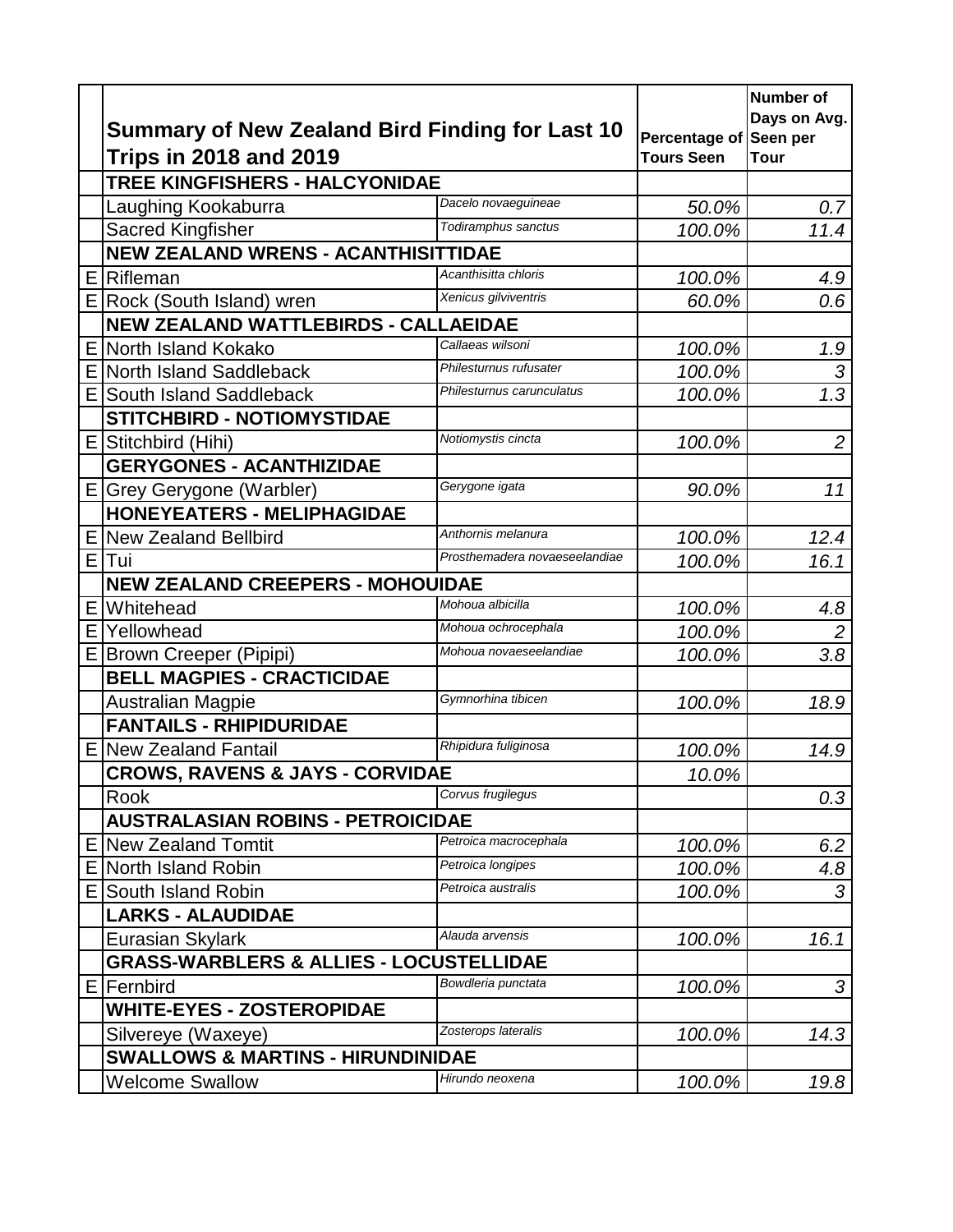| Summary of New Zealand Bird Finding for Last 10       |                             | Percentage of Seen per | <b>Number of</b><br>Days on Avg. |
|-------------------------------------------------------|-----------------------------|------------------------|----------------------------------|
| <b>Trips in 2018 and 2019</b>                         |                             | <b>Tours Seen</b>      | <b>Tour</b>                      |
| <b>THRUSHES - TURDIDAE</b>                            |                             |                        |                                  |
| <b>Eurasian Blackbird</b>                             | Turdus merula               | 100.0%                 | 20.2                             |
| Song Thrush                                           | Turdus philomelos           | 100.0%                 | 18.9                             |
| <b>STARLINGS - STURNIDAE</b>                          |                             |                        |                                  |
| <b>Common Starling</b>                                | Sturnus vulgaris            | 100.0%                 | 20.1                             |
| Common Myna                                           | <b>Acridotheres tristis</b> | 100.0%                 | 9.2                              |
| <b>TRUE SPARROWS - PASSERIDAE</b>                     |                             |                        |                                  |
| <b>House Sparrow</b>                                  | Passer domesticus           | 100.0%                 | 19.8                             |
| <b>WAGTAILS &amp; PIPITS - MOTACILLIDAE</b>           |                             |                        |                                  |
| E New Zealand Pipit                                   | Anthus novaeseelandiae      | 100.0%                 | 2.9                              |
| <b>ACCENTORS - PRUNELLIDAE</b>                        |                             |                        |                                  |
| <b>Dunnock</b>                                        | Prunella modularis          | 100.0%                 | 8.6                              |
| <b>TRUE FINCHES - FRINGILLIDAE</b>                    |                             |                        |                                  |
| <b>Common Chaffinch</b>                               | Fringilla coelebs           | 100.0%                 | 16.9                             |
| European Goldfinch                                    | Carduelis carduelis         | 100.0%                 | 16.4                             |
| <b>European Greenfinch</b>                            | Carduelis chloris           | 100.0%                 | 12.2                             |
| Lesser (Common) Redpoll                               | Carduelis cabaret (flammea) | 40.0%                  | 2.7                              |
| <b>BUNTINGS &amp; AMERICAN SPARROWS - EMBERIZIDAE</b> |                             |                        |                                  |
| Yellowhammer                                          | Emberiza citrinella         | 100.0%                 | 13.1                             |
| <b>Cirl Bunting</b>                                   | Emberiza cirlus             | 60.0%                  | 0.6                              |
| <b>Common Redpoll</b>                                 | Carduelis flammea           | 60.0%                  | 3.4                              |
|                                                       |                             |                        |                                  |
| <b>Additional Bird Species Seen</b>                   |                             |                        |                                  |
| <b>Far-eastern Curlew</b>                             | Numenius madagascariensis   | 30.0%                  | < 1                              |
| <b>Broad-billed Sandpiper</b>                         | Limicola falcinellus        | 60.0%                  | < 1                              |
| <b>Northern Shoveler</b>                              | Anas clypeata               | 40.0%                  | < 1                              |
| <b>Chestnut-breasted Shelduck</b>                     | Tadorana tadornoides        | 60.0%                  | < 1                              |
| <b>Little Stint</b>                                   | Calidris minuta             | 20.0%                  | < 1                              |
| <b>Plumed Whistling Duck</b>                          | Dendrocygna eytoni          | 100.0%                 | < 1                              |
| <b>Hudsonian Godwit</b>                               | Limosa haemastica           | 30.0%                  | < 1                              |
| Little Egret                                          | Egretta garzetta            | 40.0%                  | < 1                              |
| <b>Common Tern</b>                                    | Sterna hirundo longipennis  | 40.0%                  | < 1                              |
| Glossy Ibis                                           | Plegadis falcinellus        | 60.0%                  | < 1                              |
| <b>Hoary-headed Grebe</b>                             | Poliocephalus poliocephalus | 90.0%                  | < 1                              |
| Sanderling                                            | Calidris alba               | 30.0%                  | < 1                              |
| <b>Australian Shelduck</b>                            | Tadorna tadornoides         | 20.0%                  | < 1                              |
| Wilson's Storm Petrel                                 | Oceanites oceanicus         | 30.0%                  | < 1                              |
| <b>Black Kite</b>                                     | Milvus migrans              | 30.0%                  | < 1                              |
| <b>Snares Crested Penguin</b>                         | Eudyptes robustus           | 20.0%                  | < 1                              |